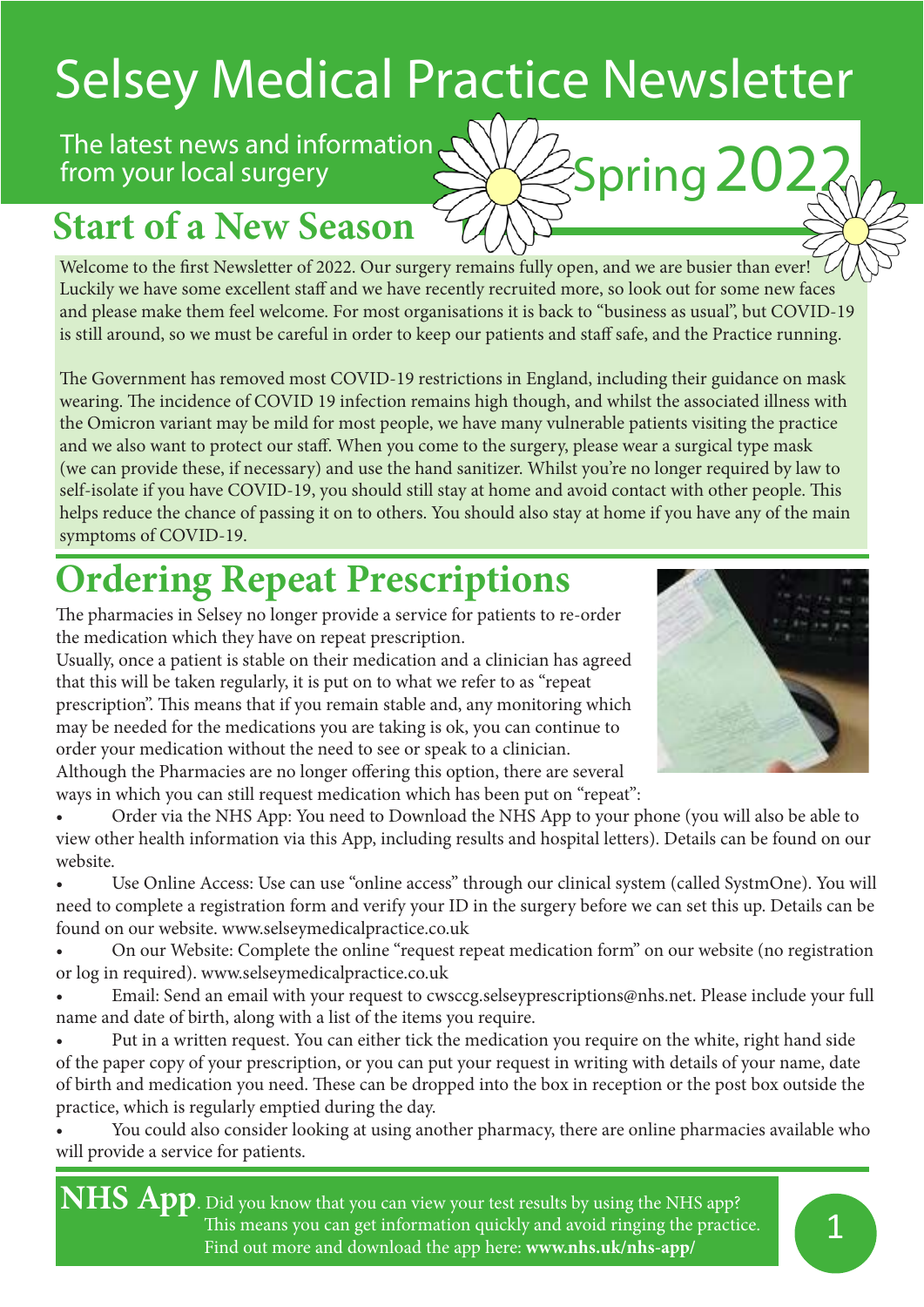

## **Patient Group - Visit our Facebook Page**

Do you use social media? Are you on Facebook? Have you discovered the Selsey Patient Group Facebook page yet? Here is a screen shot of our banner.



It was in February last year that our page went live with our first post which was about the process of booking Covid vaccinations. Since then we have posted many more items of interest, and many more people have "liked" our page or followed our posts, such that a recent post reached a record 1,318 people!

Social media is dynamic and, were there an urgent message which needed to reach many people as quickly as possible, we can have that posted within minutes.

The main purpose of the page however is to inform those in the local community, in a clear and concise manner, of health and welfare issues that may affect them. We receive suggestions for posts from Selsey Medical Practice, Chichester Alliance of Medical Practices (ChAMP), Innovations in Primary Care (IPC), and other relevant sectors of the NHS, and we use our own judgement to ensure that all posts are relevant, timely, and worthy of publication.

Our Facebook page also receives messages, and we are always pleased to hear from 'followers', although we are not able to pursue personal matters for patients and we have no legal status to insist or force the Practice or any other party to make any changes or take any particular action whatsoever. However, where there would appear to be a problem with a process which could detrimentally affect other people, we can discuss this with Selsey Medical Practice to determine what the issue is and whether there are alternatives that might be available.

If you want to visit our Facebook page (and hopefully follow it!), you can find it here; **www.facebook.com/SelseyPG** or simply search for '**Selsey Patient Group**' in the Facebook search box.

**Bob Arnold, Chair, Selsey Patient Group**

## **Community Pharmacy Consultation Service**

Coming Soon to Selsey Medical Practice……………

Selsey Medical Practice will be participating in a new approach to improve access for patients to clinical appointments. The aim is to direct patients to the most appropriate healthcare professional, which may be a GP or a pharmacist. We are aiming to "go live" with this service at the end of May.

When we start using this service in the practice, if your symptoms could be resolved by a booked consultation with the pharmacist instead of the GP, you will be given a same-day referral to a pharmacy of your choice. We think this is a good thing. Once you see how great your local pharmacist is (they are highly trained and skilled clinicians, experienced in treating minor illnesses) we don't think you'll look back.



This will also help us to free up GP appointments for people with more complex health needs and ensure that everyone gets treated at the right time, by the right healthcare professional. We are keen to hear what you think about this initiative and will be listening to your comments and feedback about your experience of using this service.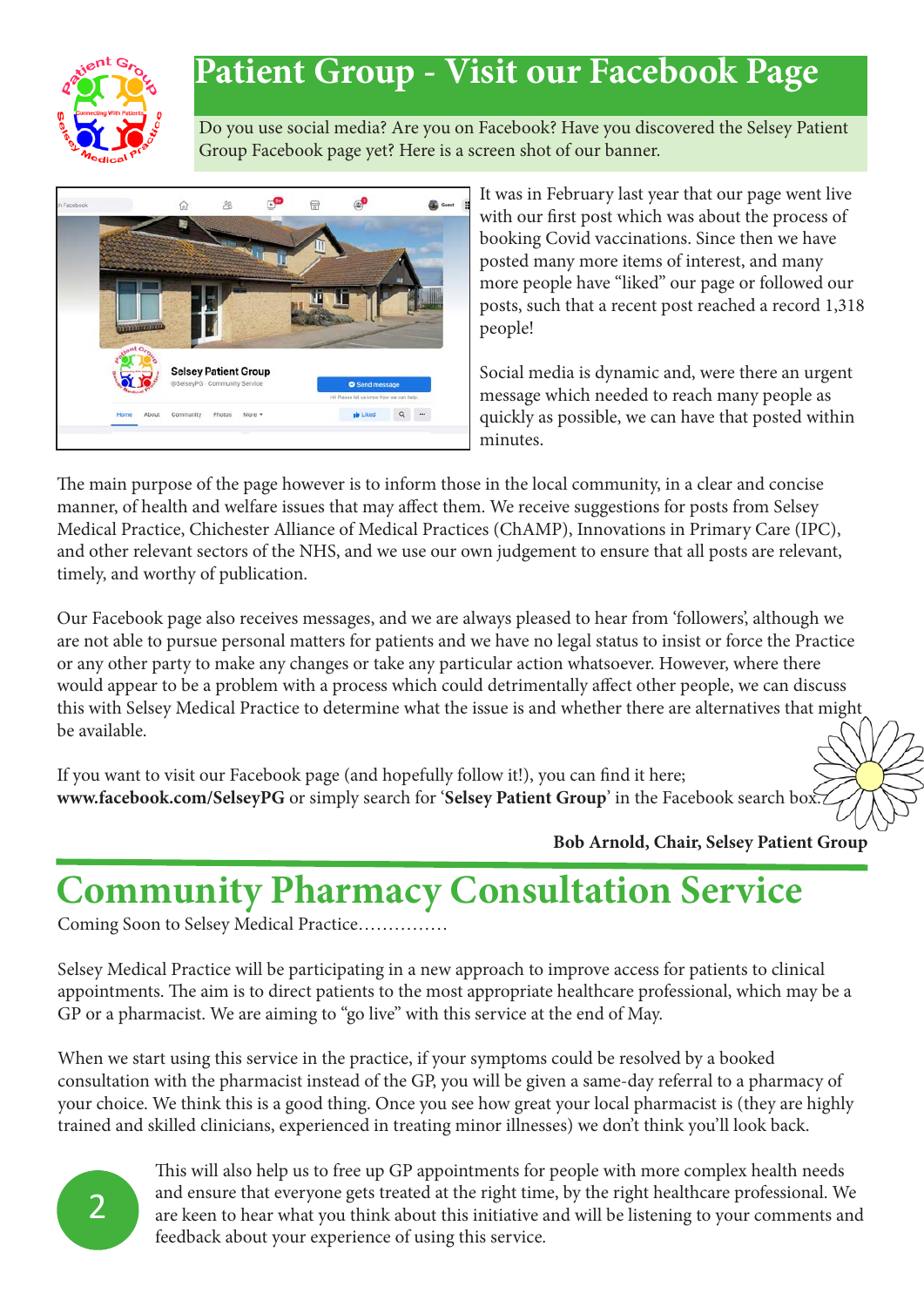### **Patient Advice; Taking your own Blood Pressure**

High blood pressure, or hypertension, rarely has noticeable symptoms. But if untreated, it increases your risk of serious problems such as heart attacks and strokes. Around a third of adults in the UK have high blood pressure, although many will not realise it. The only way to find out if your blood pressure is high is to have your blood pressure checked.

Our Clinicians can measure your blood pressure and we also have a blood pressure machine in the waiting room which our patients may use. Increasingly, patients are buying and using their own machines, which is a great way to keep track of blood pressure readings.

It is important to use these machines correctly so we have provided some information below, based on Guidance from Blood Pressure UK and the British Hypertension Society.

Firstly, you should use a validated BP device that measures BP from your upper arm, and ensure that the cuff size is appropriate for your arm. You can buy these from pharmacies, or online. The one on the right costs from about £35 from Boots Website.



#### **When recording your blood pressure**

- Follow the instructions carefully that come with your monitor. Ensure you are relaxed and
- Wear loose fitting clothes so that you can easily roll up your sleeve. Avoid smoking, caffeine or exercise within 30 minutes of BP measurements and ensure at least 5 minutes of quiet rest before readings. Sit with back straight and supported, with feet flat on the floor and legs uncrossed. Keep arm supported on a flat surface with the upper arm at heart level. Keep still and do not talk whilst recording.
- Take two BP readings at least 1 minute apart and ideally 5 minutes apart twice daily, in the morning and evening for 7 days. If there is a big difference between the first and second readings, then take further readings until they level out.
- Initially take your BP in both arms. If there is a big difference between the two let your doctor or nurse know and use the arm with the higher reading.
- Ignore the first day of readings. Record all subsequent readings in a BP diary and calculate the average. Do not round readings up or down and make sure you record both the upper (systolic) and lower (diastolic) readings.
- Your doctor or nurse will advise on how frequently to check your BP and how to communicate the results to them. A series of morning and evening readings over 4 to 7 days every 3 to 6 months is typical, more often if medication is being changed.
- Your doctor or nurse will advise when and how often you will need to meet up. When you do, bring your machine with you so that they can check your technique and the accuracy of your machine.

#### **When should I worry?**

- If taking your own blood pressure makes you feel anxious or stressed it may not be appropriate for you. You can discuss this with your doctor or nurse.
- Do not worry if you get a one-off high reading, but repeat it later. If the upper reading (systolic) is > 180 or < 100, or the lower reading (diastolic) > 100 then contact your doctor or nurse.
- Your doctor or nurse will advise on your ideal BP target level, but an average BP of <140/90 (or <130/80 for patients with other conditions such as cardiovascular or kidney disease) is ideal. Let your doctor or nurse know if your average readings are higher than this.

Do all you can to keep your BP down naturally. Think about improving your lifestyle with more exercise and a better diet, including making sure you eat less salt.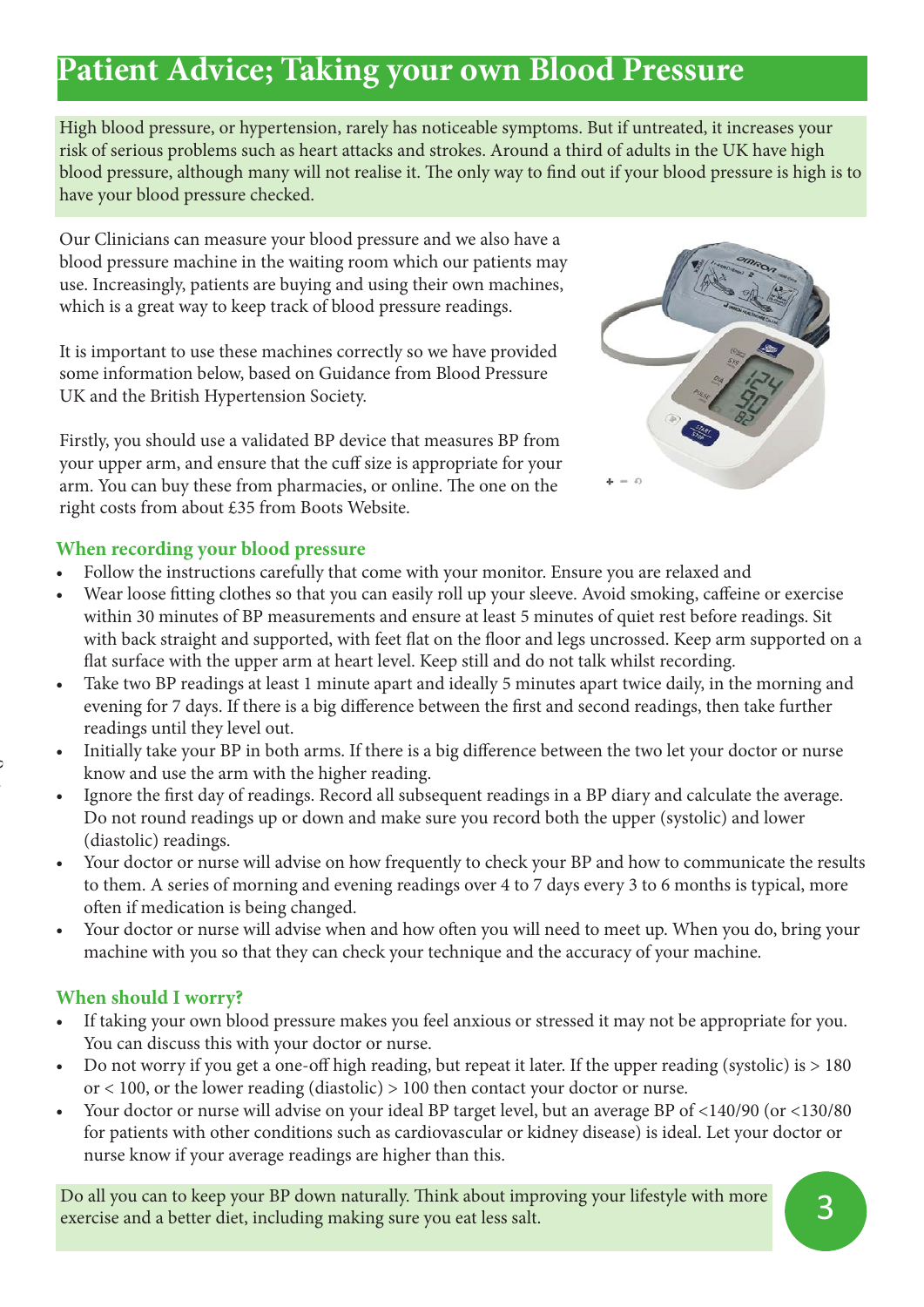### **Expanding our Workforce**

Our population is being impacted more and more by complex, long term conditions. These new challenges are increasing the pressure on the system to deliver for those in our communities. There is more that we can do to shift our focus from treating those who are unwell to preventing ill health occurring and tackling health inequalities.

The NHS has provided funding for additional roles to support primary care in this activity, through our Primary Care Network (PCN).

Currently at Selsey we have access to the following roles:

#### **Clinical pharmacists**

Clinical pharmacists work in primary care as part of a multidisciplinary team in a patient-facing role to clinically assess and treat patients, using expert knowledge of medicines for specific disease areas. They work with and alongside the general practice team, taking responsibility for patients with chronic diseases and undertaking clinical medication reviews, to pro actively manage people with complex medication use.

#### **Pharmacy technicians**

Working within primary care settings allows the pharmacy technician to apply their acquired pharmaceutical knowledge in tasks such as audits, discharge management, prescription issuing, and where appropriate, informing patients and other members of the primary care network (PCN) workforce. Work is often under the direction of clinical pharmacists as part of the PCN pharmacy team.

#### **First contact physiotherapists**

First Contact Physiotherapists (FCP) are qualified independent clinical practitioners who can assess, diagnose, treat, and manage musculoskeletal (MSK) problems and, where appropriate, discharge a person without a medical referral. FCPs working in this role can be accessed directly by patients, or staff in GP practices can refer patients to them to establish a rapid and accurate diagnosis and management plan to streamline pathways of care.

#### **Paramedic Practitioners**

A paramedic can recognise and manage the deteriorating patient and can manage patients with long term conditions, minor injuries, and minor illness. They can also support patients who require wound care, have fallen, have MSK problems, and have urinary tract or respiratory infections.

Paramedics can respond to on the day demand by offering 'Hear and Treat' telephone triage or undertaking home visiting. We have just been joined by a new Paramedic Practitioner (see page 5).

#### **Social prescribing link workers**

Social Prescribing Link Workers give people time and focus on what matters to the person as identified in their care and support plan. They connect people to community groups and agencies for practical and emotional support and offer a holistic approach to health and wellbeing, hence the name 'social prescribing'.

#### **Care Coordinators**

Care coordinators work closely with the GPs and other primary care colleagues to identify and manage a caseload of identified patients, making sure that appropriate support is made available to them and their carers (if appropriate), and ensuring that their changing needs are addressed.

For more information visit:

**www.england.nhs.uk/gp/expanding-our-workforce/**

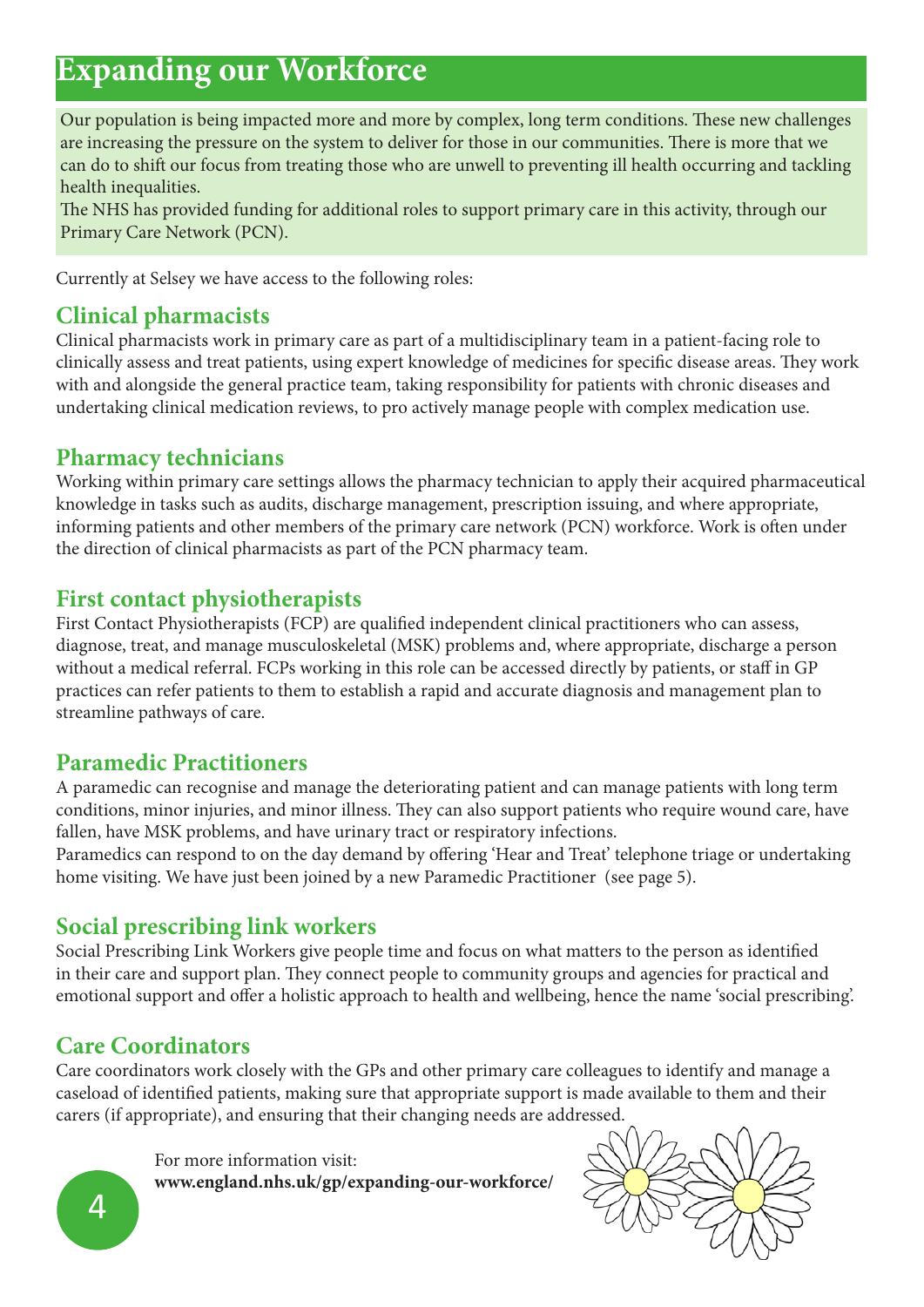## **Why Does The Receptionist Need To Ask What is Wrong With Me?**

Our reception staff are trained members of the practice team, and it has been agreed that they should ask patients 'why they need to be seen' when they visit or call to ask for an appointment.

Reception staff are trained to ask certain questions to ensure that you receive the best medical care from the most appropriate health professional at the most convenient time. They are not being 'nosey', and they are not making clinical decisions, but it is their job to ask you some questions, so please do try to assist them as they try to help you.



#### **Finding the right person for you.**

Our clinical team consists of Healthcare Assistants, Nurses, Prescribing Nurses, Paramedic Practitioners, and GPs, each of which offers a range of specialities and expertise. There are also associated Practitioners offering other services (see page 4), to whom you can be directed, as well as our new Community Consultation Pharmacy service (see page 2), so it is important for the receptionist to find out information to make an appointment with the best person for you.

In particular, the receptionists are asked to collect brief information from patients to help:

- doctors to prioritise house visits and phone calls
- ensure patients receive the appropriate level of care, and
- direct patients to see a nurse or other health professionals rather than a doctor where appropriate.

Reception staff, like all members of the team, are bound by confidentiality rules:

- Any information given by you is treated strictly confidentially. The practice would take any breach of confidentiality very seriously and deal with it accordingly.
- You can ask to speak to the receptionist in private if you wish, away from the reception desk.
- If you feel your issue is very private and do not wish to say what this is, then this will be respected.

Our receptionists are on the front line every day and understand how stressful it can be when you feel unwell and anxious. Please understand that they are there to help and they will always try to find the best solution for you. Please help them as much as you can, thank you.

## **New Member of Staff**

We are delighted to announce that Kate Shaw, Paramedic Practitioner, joined us in April. Kate will be working 4 days a week. She is an experienced practitioner and can see and treat most minor ailments. As a qualified prescriber, she will be able to prescribe medication if it is needed.

The activities of Paramedics in General Practice are varied and valuable.

Paramedics work in a variety of roles to provide clinical care for patients. Their background in pre-hospital care means that they are used to working with people with a variety of health conditions, from coughs and minor injuries to more serious conditions such as asthma and heart attacks. They work alongside GPs and help manage routine and urgent appointments, as well as making home visits, and undertaking telephone triage (assessing the urgency of illness or injury).

They also offer; face to face assessment and triage of patients, including same-day triage, and, as appropriate, providing definite treatment. They also Advise patients on general healthcare and promote self-management. They are also involved in carrying out specialist health checks and reviews, performing and interpreting ECG's, undertaking investigatory procedures, and they can also perform a blood tests.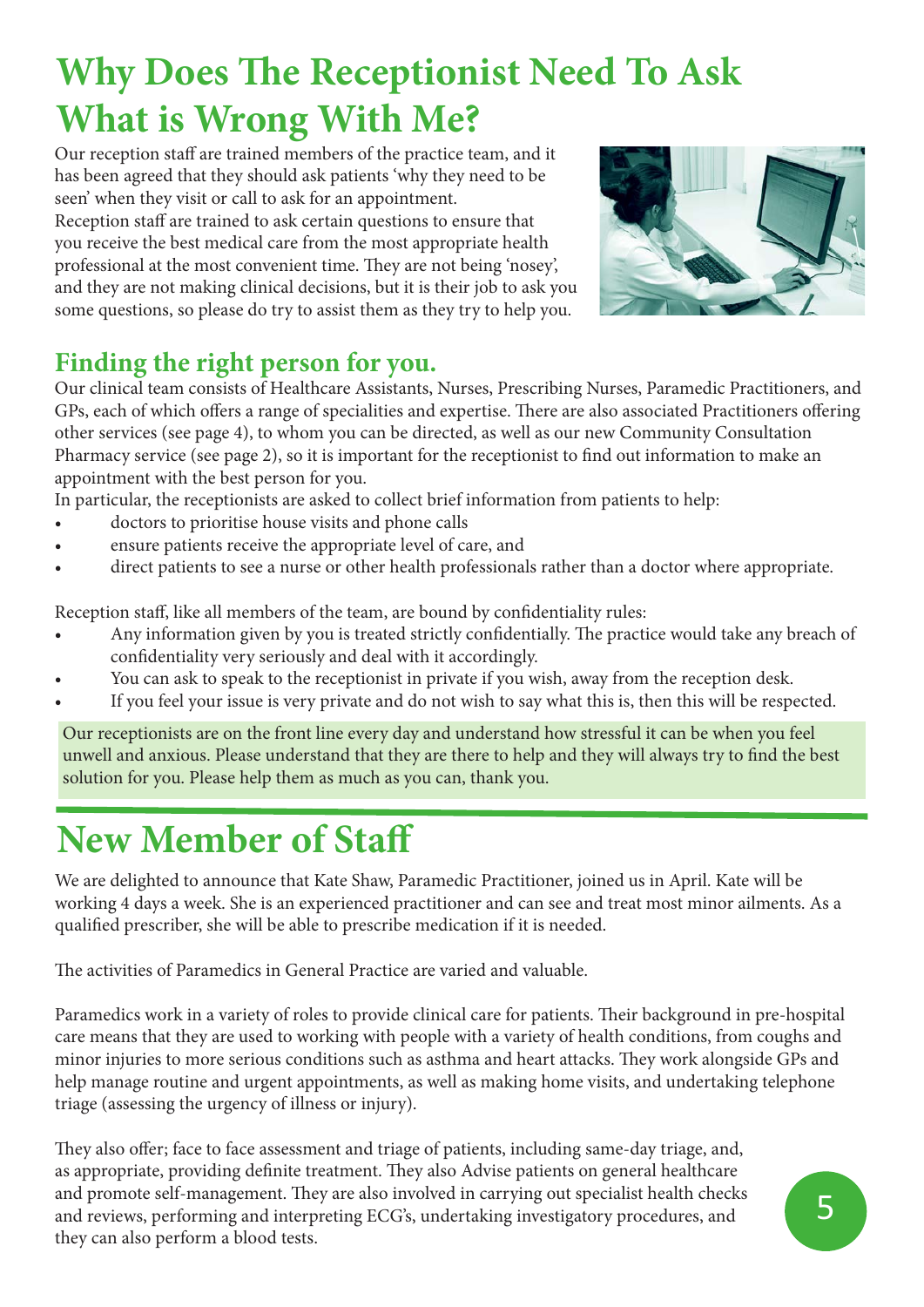### **When Should I worry?**

Having an ill child can be a very scary experience for parents. If you understand more about the illness it can help you to feel more in control. There is an excellent booklet to help you, which you can download called "When Should I Worry" (You can get this here; **https://www.selseymedicalpractice.co.uk/common/getdocument/184888** or follow the link on our website (look at the Self-Care Advice section). It is written especially for parents (and older children) and deals with common infections in children who are normally healthy.

It is not meant for children who have ongoing health problems such as asthma, heart, or kidney problems. You should not rely on the advice in this booklet for children who are less than 6 months old, because babies younger than this can respond differently to infections. We have included a few extracts from the booklet here.

**Fever**

Fever is a normal response that may even help to fight infections. Fever does not harm your child.

Bringing temperature down does not seem to prevent fits. Children with a high temperature (40 C or more) are more likely to have a more serious infection (though most will not).



their temperature more). However, as long as it does not upset your child, bathing/sponging with luke warm water may help a little.

| Cough                                                    |                                                                              |                                                                                                      | When young children catch a col<br>This can be worrying for parents                                                                                                                                                                                                                                                                               |
|----------------------------------------------------------|------------------------------------------------------------------------------|------------------------------------------------------------------------------------------------------|---------------------------------------------------------------------------------------------------------------------------------------------------------------------------------------------------------------------------------------------------------------------------------------------------------------------------------------------------|
| ❸<br>$\boldsymbol{\Theta}$<br>$\boldsymbol{\Theta}$<br>A | $\boldsymbol{\Theta}$<br>$\boldsymbol{\Theta}$<br>❸<br>$\boldsymbol{\Theta}$ | $\boldsymbol{\Theta}$<br>$\boldsymbol{\Theta}$<br>$\boldsymbol{\Theta}$<br>$\boldsymbol{\Theta}$     | infection'.<br>Young children often get noisy ch<br>thinner rib cages than adults.<br>A child with a true chest infectio<br>Coughing helps the body fight ag<br>syrups probably do not help. Mo<br>any faster than people who do no<br>bronchitis (chesty cough), on ave<br>only half a day less than those wl<br>The chart shows you how long co |
| 曲<br>风<br>A<br>Q<br>关                                    | $\boldsymbol{\Theta}$<br>❸<br>$\boldsymbol{\Theta}$<br>$\mathbb{R}$<br>X     | $\boldsymbol{\Theta}$<br>$\boldsymbol{\Theta}$<br>$\bullet$<br>$\boldsymbol{\Theta}$<br>$\mathbb{X}$ |                                                                                                                                                                                                                                                                                                                                                   |
| Ŧ<br>1 WEEK                                              | M<br>2 WEEKS                                                                 | X.<br><b>3 WEEKS</b>                                                                                 | ten children who have seen their<br>recovered at each time period.                                                                                                                                                                                                                                                                                |

Id they often develop a 'noisy chest' or a 'chesty cough'. who believe that a chesty cough is a sign of a 'chest

hests. This is because they have smaller airways and

In will generally be more 'unwell'.

gainst infection and can take a while to go. Cough st people who take antibiotics do not get better ot take them. Looking at adults and children with erage, people taking antibiotics will have a cough for ho don't.

bugh often lasts in children. The faces represent GP with a cough. Green faces are those who have recovered at each time period.

A sore throat does not need any treatment to make it go away. It will get better by itself.

If your child seems very unwell or has a sore throat and temperature, but no cough, for more than 3 days, he or she should see a doctor or nurse.

You do not need to look in your child's throat. If you have, and you are worried about large tonsils, this is not, by itself, something to be concerned about. However, if your child is having difficulty breathing, or seems very unwell, you should consult your doctor urgently.

The chart shows you how long sore throats often lasts in children. The faces represent ten children who have seen their GP with a sore throat. Green faces are those who have recovered at each time period.

| <b>Sore Throat</b> |                       |  |  |  |
|--------------------|-----------------------|--|--|--|
| €                  | $\boldsymbol{\Theta}$ |  |  |  |
| $\bullet$          | $\boldsymbol{\Theta}$ |  |  |  |
| $\bm{6}$           | $\bm{c}$              |  |  |  |
| $\bm{6}$           | $\boldsymbol{\theta}$ |  |  |  |
| $\bm{c}$           | $\bullet$             |  |  |  |
| 窝                  | $\boldsymbol{\theta}$ |  |  |  |
| Χ                  | $\mathbf 6$           |  |  |  |
| 閌                  | $\boldsymbol{\Theta}$ |  |  |  |
| Χ                  | $\bm{c}$              |  |  |  |
| <b>4 DAYS</b>      | 1 WEEK                |  |  |  |

After one week, more than three-quarters of those with a sore throat will be better, whether they take antibiotics or not. Most (13 out of 14) who take antibiotics will get better just as quickly as if they had not taken them.

6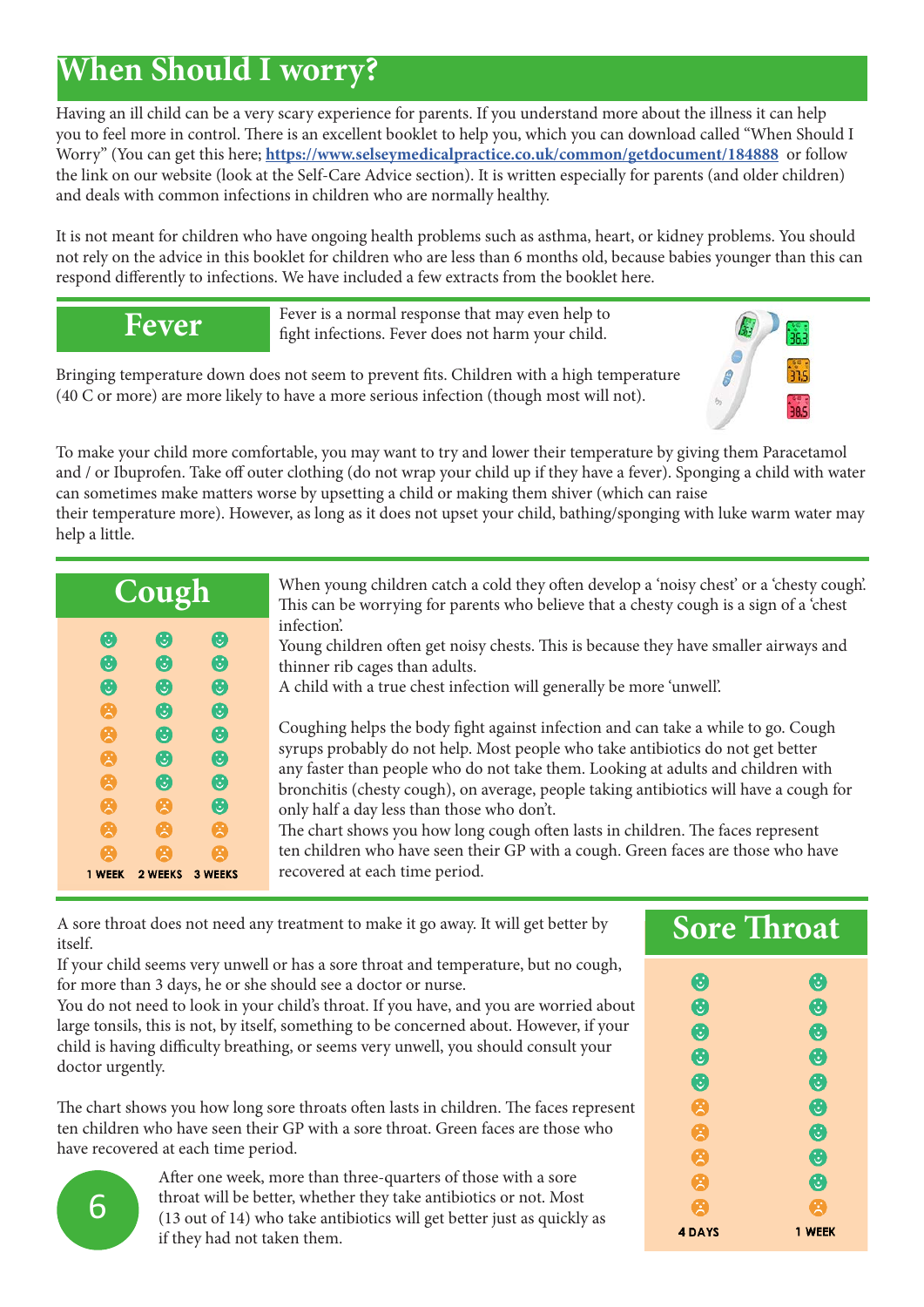| <b>Ear Ache</b> |                       |  |
|-----------------|-----------------------|--|
| O               | $\boldsymbol{\Theta}$ |  |
| ❻               | $\bullet$             |  |
| $\bullet$       | $\bullet$             |  |
| G               | $\bullet$             |  |
| O               | $\bullet$             |  |
| $\bm{c}$        | $\bullet$             |  |
| O               | ❺                     |  |
| Χ               | $\bullet$             |  |
| Ξ               | $\bullet$             |  |
| Ŧ               |                       |  |
| <b>4 DAYS</b>   | 1 WEEK                |  |

There is normally no need to treat ear infections with antibiotics. Pain control with Paracetamol and/or Ibuprofen is all that is normally needed.

If your child is having hearing problems, or the ear is draining, they should see a GP.

This chart shows you how long earache often lasts in children. The faces represent ten children who have seen their GP with earache. Green faces are those who have recovered at each time period.

After one week, more than three-quarters of children will be better, whether they take antibiotics or not. Most (14 out of 15) children who take antibiotics get better just as quickly as if they had not taken them.

Children under the age of two with ear infections in both ears, and those with an ear infection that is draining, are more likely to benefit from antibiotics than other children, and should be seen by a doctor or nurse.

#### **In Summary...**

A child's immune system is very powerful, and will clear up most common infections by itself.

- You can help your child fight the infection by making sure they get plenty of rest and offering them healthy food (like fruit).
- Give your child plenty to drink. This will help prevent dehydration, loosen phlegm, and lubricate the throat. Try to avoid very sugary drinks.
- Pain and fever are best treated with Paracetamol and/or Ibuprofen.
- Paracetamol and Ibuprofen work differently. They can be used together if one alone has not worked. Just make sure you do not give more than the maximum recommended dose of either of them.
- These products often tell parents not to use them for more than a couple of days without seeing a doctor. If your child does not have any of the features of serious illness (below), and you are not overly worried about them, you can continue to treat with these products for longer than this.
- later. This does not mean that they need treatment or need to be seen again.
	- One third of children who have seen their GP with a cough will still be coughing 2 weeks later. This does not mean that they need treatment.

• Most common infections do not get better quicker with antibiotics. • Most children with a cold, cough, sore throat or earache, who see their GP, will still be ill 4 days

• Only children with signs of more serious illness generally need to be seen by a doctor or nurse. These signs are described below.

Make sure no-one smokes around your child.

No guide can be complete. If you are still worried about your child after reading these pages then you should get advice. This could be telephone advice or a consultation with a doctor or nurse at the surgery. Telephone advice is also available from NHS 111 and out-of-hours services. If you feel that it is an emergency you should dial 999 for an ambulance. **The following are signs of possible serious illness:**

- **• Your child is drowsy or irritable**. (Although children with a temperature are often more sleepy, irritable and lacking interest than usual, they usually improve after treatment with paracetamol and/or Ibuprofen. If they do not improve, or if they are very drowsy indeed, they should see a doctor urgently).
- **• Your child has problems breathing** including rapid breathing and being short of breath or 'working hard' to breath. (It sometimes looks as though the tissues between the ribs and below the ribs get sucked in each time they breath). Any child who has a lot of difficulty breathing needs to see a doctor urgently.
- **• Cold or discoloured hands or feet with a warm body**
- **• Severe arm and/or leg pains** (for no obvious reason)
- **• Unusual skin colour** (pale, blue or dusky around lips)
- **• High temperature** (40 C or higher) (not necessarily a sign of serious infection, but if the temperature does not come down with treatment or your child has other features on this list then you should seek help).
- **• An infant who is not feeding** or any child that is showing **signs of dehydration**.

#### **Symptoms related to meningitis:**

Unusually severe headache A stiff neck (difficulty putting chin to chest) Dislike of bright lights A rash that does not fade with pressure